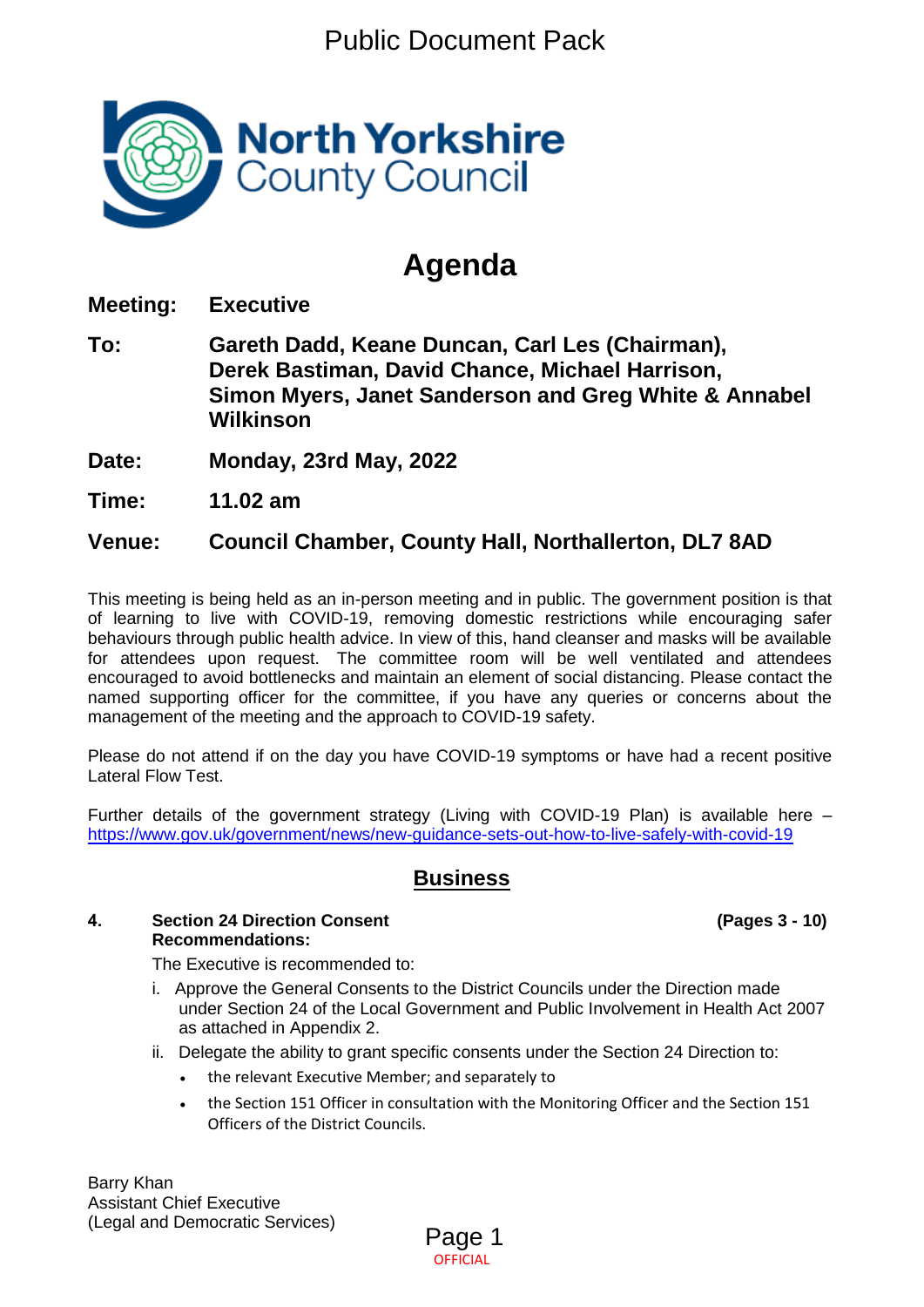County Hall Northallerton

Friday, 13 May 2022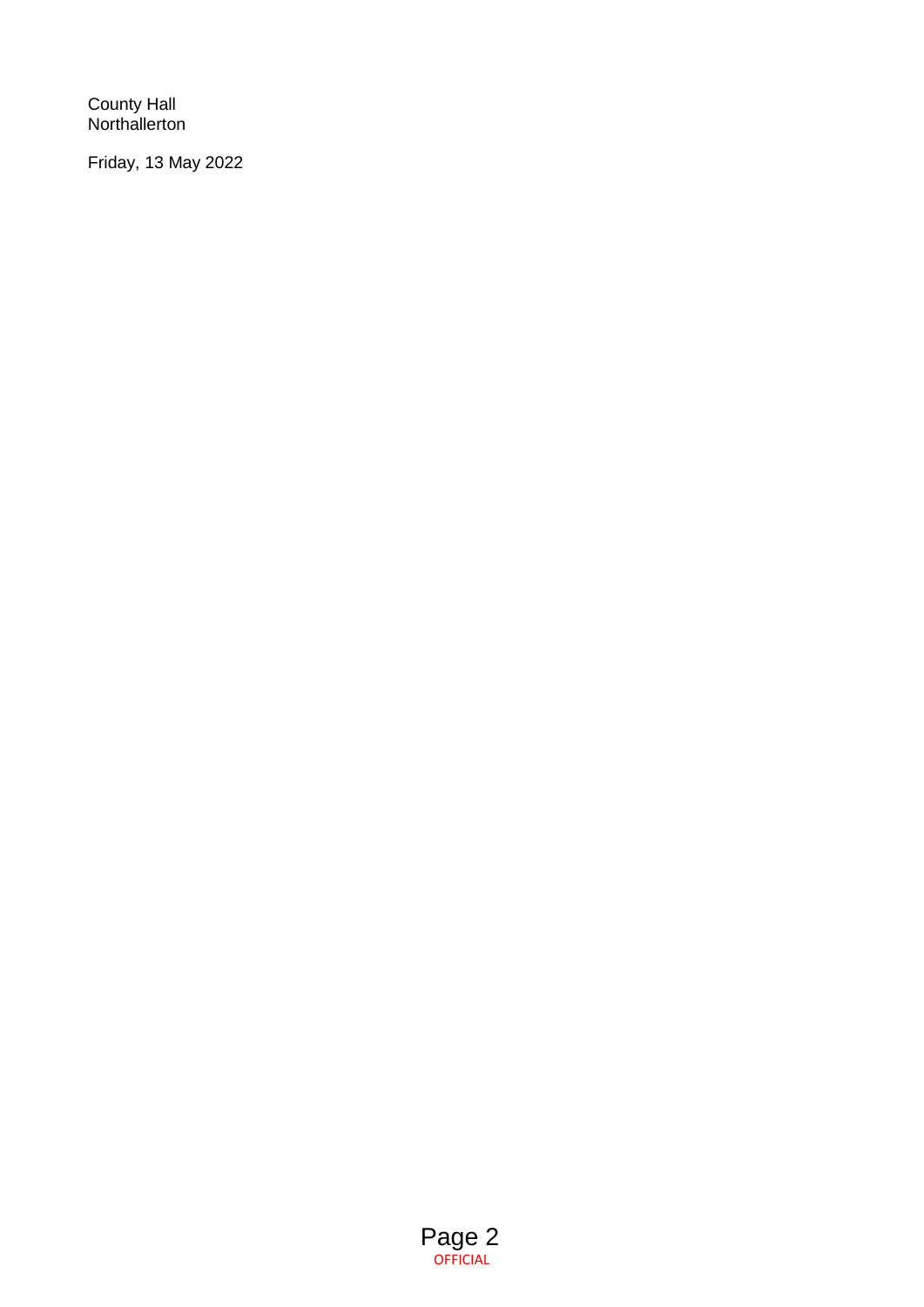|                                              | 2022/23   | 2023/24                  | 2024/25                  | 2025/26                  | 2026/27   | 2027/28                  | 2028/29                  | 2029/30                  | 2030/31        | 2031/32                  | <b>Total</b>   |
|----------------------------------------------|-----------|--------------------------|--------------------------|--------------------------|-----------|--------------------------|--------------------------|--------------------------|----------------|--------------------------|----------------|
| <b>GROSS CAPITAL EXPENDITURE (ALL PLANS)</b> | <b>Y2</b> | Y3                       | <b>Y4</b>                | Y <sub>5</sub>           | <b>Y6</b> | <b>Y7</b>                | <b>Y8</b>                | Y9                       | <b>Y10</b>     | <b>Y10</b>               |                |
|                                              | £k        | £k                       | £k                       | £k                       | £k        | £k                       | £k                       | £k                       | £k             | £k                       | £k             |
|                                              |           |                          |                          |                          |           |                          |                          |                          |                |                          |                |
| <b>AGRICULTURAL &amp; FISHERIES SERVICES</b> | 9.586.0   |                          | $\overline{\phantom{a}}$ |                          |           |                          |                          |                          |                |                          | 9,586.0        |
| CEMETERIES, CREMATION & MORTUARY             | 180.0     | 160.0                    | 25.0                     | 1,148.0                  | 635.0     |                          |                          |                          |                |                          | 2,148.0        |
| <b>CENTRAL SERVICES - GRANTS</b>             | 250.0     | $\sim$                   | $\blacksquare$           |                          |           | ٠                        |                          |                          |                | $\sim$                   | 250.0          |
| CENTRAL SERVICES - ICT INFRASTRUCTURE        | 2,822.8   | 644.3                    | 1,409.4                  | 1,082.0                  | 1,255.0   | 161.0                    | 161.0                    | 161.0                    | 161.0          | 161.0                    | 8,018.5        |
| <b>CENTRAL SERVICES - LOANS</b>              | 57.7      | 30.0                     |                          | $\sim$                   | $\sim$    | $\overline{a}$           | ÷.                       | $\sim$                   | $\overline{a}$ | $\sim$                   | 87.7           |
| <b>CENTRAL SERVICES - OTHER</b>              | 12,128.8  | 881.9                    | 743.5                    | 1,028.0                  | 714.5     | $\overline{\phantom{a}}$ | $\overline{\phantom{a}}$ | $\overline{\phantom{a}}$ | $\sim$         | $\sim$                   | 15,496.7       |
| <b>CENTRAL SERVICES - PROPERTY</b>           | 6,020.6   | 1,718.0                  | 407.5                    | 1,000.0                  | 285.0     | 10.0                     | 10.0                     | 10.0                     | 10.0           | 10.0                     | 9,481.1        |
| <b>CENTRAL SERVICES - VEHICLES</b>           | 3,850.4   | 2,987.4                  | 1,701.4                  | 3,092.4                  | 937.0     | $\blacksquare$           | $\sim$                   |                          | $\sim$         | $\sim$                   | 12,568.6       |
| <b>COAST PROTECTION</b>                      | 2,589.0   | $\sim$                   | $\sim$                   | $\overline{\phantom{a}}$ | $\sim$    |                          |                          |                          |                | $\sim$                   | 2,589.0        |
| <b>COMMUNITY SAFETY</b>                      | 85.0      | 65.0                     | 405.0                    | 255.0                    | 60.0      |                          |                          |                          |                | $\sim$                   | 870.0          |
| <b>CULTURE &amp; HERITAGE</b>                | 4,933.9   | 538.5                    | 255.0                    | 1,238.0                  | 323.0     |                          |                          |                          |                |                          | 7,288.4        |
| <b>EDUCATION</b>                             | $\sim$    | $\sim$                   | $\sim$                   | $\overline{\phantom{a}}$ |           |                          |                          |                          |                |                          | $\blacksquare$ |
| FLOOD DEFENCE & LAND DRAINAGE                | 152.0     |                          | $\sim$                   | $\sim$                   | $\sim$    |                          |                          |                          |                | $\sim$                   | 152.0          |
| <b>HOUSING HRA</b>                           | 33,215.9  | 13,839.6                 | 14,146.4                 | 1,886.0                  | 2,042.0   | 1,973.0                  | 2,022.0                  | 2,072.0                  | 2,124.0        | 2,177.0                  | 75,497.9       |
| <b>HIGHWAYS</b>                              | 6,870.4   | 36.0                     | 36.0                     | 36.0                     | $\sim$    | $\overline{\phantom{a}}$ | $\sim$                   | $\sim$                   | $\sim$         | $\sim$                   | 6,978.4        |
| <b>HOUSING NON-HRA*</b>                      | 8,159.7   | 6,835.7                  | 4,514.3                  | 2,888.7                  | 309.0     | 309.0                    | 309.0                    | 309.0                    | 309.0          | 309.0                    | 24,252.4       |
| INDUSTRIAL & COMMERCIAL TRADING              | 10,495.2  | 300.7                    |                          |                          |           |                          |                          |                          |                | $\blacksquare$           | 10,795.9       |
| <b>LIBRARY SERVICES</b>                      |           |                          |                          |                          |           |                          |                          |                          |                | $\overline{\phantom{a}}$ |                |
| <b>LOCAL AUTHORITY PORTS &amp; PIERS</b>     | 7,646.0   |                          |                          |                          | $\sim$    | ä,                       |                          | $\overline{\phantom{a}}$ |                | $\sim$                   | 7,646.0        |
| <b>OPEN SPACES</b>                           | 1,361.0   | 476.0                    | 433.0                    | 240.0                    | 65.0      | 30.0                     | 40.0                     | 30.0                     | 40.0           | 35.0                     | 2,750.0        |
| OTHER COMMERCIAL ACTIVITY                    | $\sim$    | $\overline{\phantom{a}}$ | $\sim$                   | $\blacksquare$           | $\sim$    | $\blacksquare$           | $\sim$                   |                          | $\sim$         | $\sim$ .                 | $\sim$         |
| <b>PARKING</b>                               | 1,130.1   | 200.0                    | 40.0                     |                          | $\sim$    | 40.0                     |                          |                          | ÷.             | 40.0                     | 1,450.1        |
| PLANNING & DEVELOPMENT SERVICES              | 1,000.0   | $\sim$                   | $\overline{\phantom{a}}$ |                          |           | $\overline{\phantom{a}}$ |                          |                          | $\blacksquare$ | $\sim$                   | 1,000.0        |
| <b>PUBLIC TRANSPORT</b>                      | 5,917.0   | 5,638.5                  |                          | $\overline{a}$           | $\sim$    | $\sim$                   | $\sim$                   | $\sim$                   | ٠              | $\sim$                   | 11,555.5       |
| <b>RECREATION &amp; SPORT</b>                | 35,581.5  | 5,792.3                  | 1,069.5                  | 1,842.0                  | 610.5     | 15.0                     | 15.0                     | 15.0                     | 15.0           | 15.0                     | 44,970.8       |
| <b>REGULATORY SERVICES</b>                   | 73.0      | $\sim$                   | $\sim$                   | $\sim$                   | $\sim$    | $\sim$                   | $\sim$                   | $\sim$                   | $\sim$         | $\sim$                   | 73.0           |
| <b>SOCIAL CARE</b>                           | 75.0      | 15.0                     | 15.0                     | 15.0                     | 15.0      | 15.0                     | 15.0                     | 15.0                     | 15.0           | 15.0                     | 210.0          |
| STREET CLEANING (NOT CHARGEABLE TO HIGHWAYS) | 60.0      | $\sim$                   | $\sim$                   | $\sim$                   | $\sim$    | $\sim$                   | $\sim$                   | $\sim$                   | $\sim$         | $\sim$                   | 60.0           |
| <b>WASTE</b>                                 | 127.0     | 97.0                     | 97.0                     | 94.0                     | 34.0      | 34.0                     | 34.0                     | 36.0                     | 36.0           | 36.0                     | 625.0          |
|                                              |           |                          |                          |                          |           |                          |                          |                          |                |                          |                |
| <b>GROSS EXPENDITURE TOTAL</b>               | 154,368.0 | 40,255.9                 | 25,298.0                 | 15,845.1                 | 7,285.00  | 2,587.0                  | 2,606.0                  | 2,648.0                  | 2,710.0        | 2,798.0                  | 256,401.0      |
|                                              |           |                          |                          |                          |           |                          |                          |                          |                |                          |                |

**The figures included in the programme are subject to change as a result of slippage/carry forwards from 21/22. Such slippage is also covered by the General Consent.**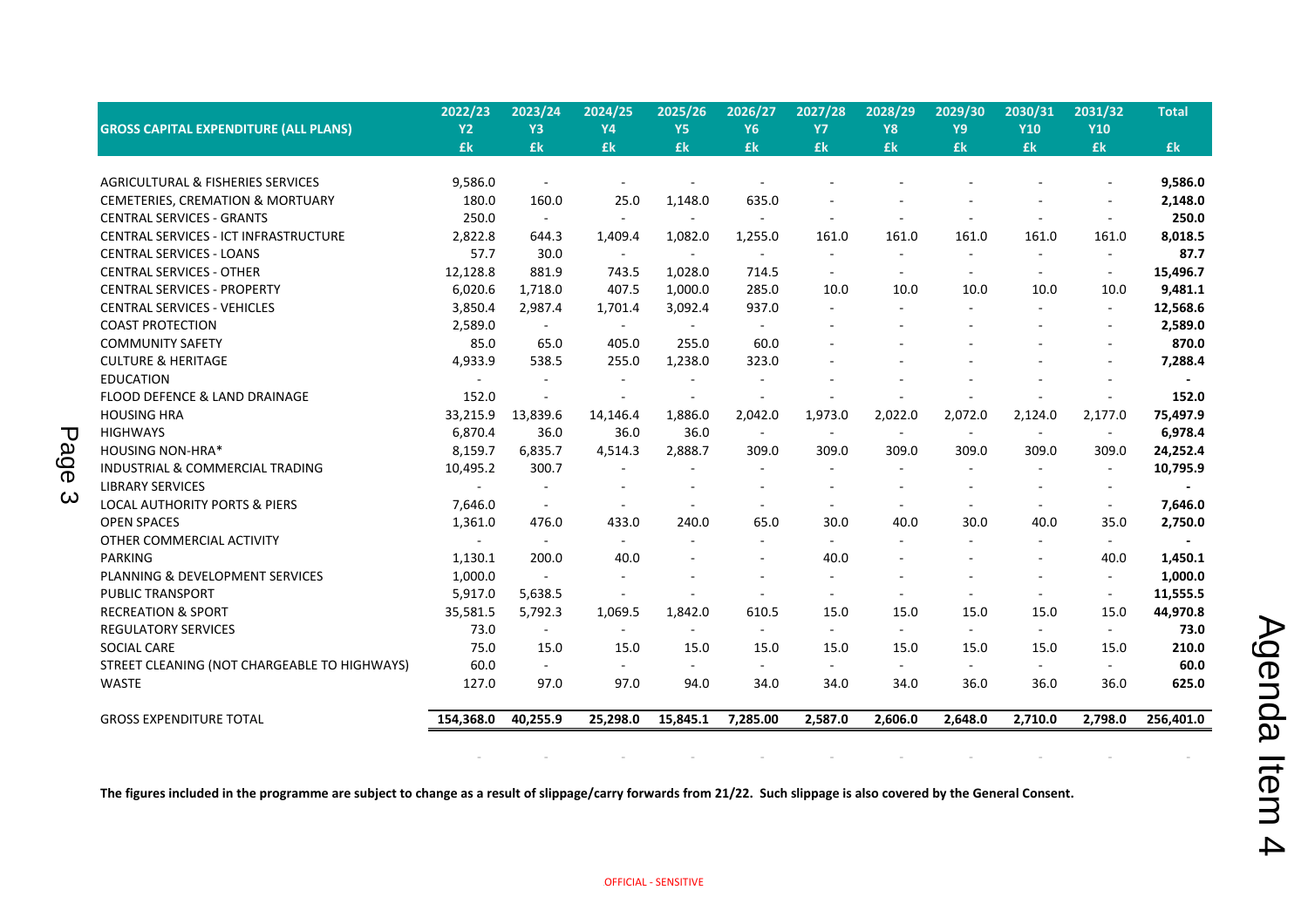|                               |                                         | Gross Expenditure 154,368.0                                                                |           | 40,255.9  | 25,298.0  | ######## 7,285.0 |           | 2,587.0   | 2,606.0   | 2,648.0                 | 2,710.0   | ######     | 256,401.0    |
|-------------------------------|-----------------------------------------|--------------------------------------------------------------------------------------------|-----------|-----------|-----------|------------------|-----------|-----------|-----------|-------------------------|-----------|------------|--------------|
|                               |                                         |                                                                                            | 2022/23   | 2023/24   | 2024/25   | 2025/26          | 2026/27   | 2027/28   | 2028/29   | 2029/30 2030/31 2031/32 |           |            | <b>Total</b> |
| <b>Council</b>                | <b>Theme</b><br>(based on COR Headings) | <b>Scheme</b>                                                                              | <b>Y1</b> | <b>Y2</b> | <b>Y3</b> | <b>Y4</b>        | <b>Y5</b> | <b>Y6</b> | <b>Y7</b> | <b>Y8</b>               | <b>Y9</b> | <b>Y10</b> |              |
|                               |                                         |                                                                                            | £k        | <b>£k</b> | <b>£k</b> | £k               | £k        | £k        | £k        | £k                      | £k        | £k         | £k           |
| Craven                        | <b>CENTRAL SERVICES - PROPERTY</b>      | S106 Shared Ownership Acquisitions                                                         | 1,145.0   | 1,121.0   |           |                  |           |           |           |                         |           |            | 2,266.0      |
| Craven                        | PLANNING & DEVELOPMENT SERVICES         | Langcliffe Quarry Development (Phases 1<br>& 2)                                            | 1,000.0   |           |           |                  |           |           |           |                         |           |            | 1,000.0      |
| Craven                        | <b>HOUSING NON-HRA*</b>                 | <b>Disabled Facilities Grants</b>                                                          | 557.0     | 557.0     | 557.0     | 557.0            |           |           |           |                         |           |            | 2,228.0      |
| Craven                        | <b>RECREATION &amp; SPORT</b>           | <b>Disabled Pool Access Doors</b>                                                          | 10.0      |           |           |                  |           |           |           |                         |           |            | 10.0         |
| Craven                        | <b>RECREATION &amp; SPORT</b>           | Group Indoor Cycling Bike - Replacement                                                    | 27.5      |           |           |                  |           |           |           |                         |           |            | 27.5         |
| Craven                        | PARKING                                 | EVCP Charging Points - OZEV Funding Bid<br>Phase 2                                         | 140.0     |           |           |                  |           |           |           |                         |           |            | 140.0        |
| Craven                        | <b>REGULATORY SERVICES</b>              | <b>High Street Toilets</b>                                                                 | 40.0      |           |           |                  |           |           |           |                         |           |            | 40.0         |
| Craven                        | <b>CENTRAL SERVICES - VEHICLES</b>      | Vehicle Replacement Programme                                                              | 592.0     |           |           |                  |           |           |           |                         |           |            | 592.0        |
| Craven                        | INDUSTRIAL & COMMERCIAL TRADING         | <b>ESL Business Units</b>                                                                  | 1,510.0   |           |           |                  |           |           |           |                         |           |            | 1,510.0      |
| Craven                        | CEMETERIES, CREMATION & MORTUARY        | <b>Skipton Crematorium Extension</b>                                                       | 20.0      | 150.0     |           |                  |           |           |           |                         |           |            | 170.0        |
| Craven                        | <b>HIGHWAYS</b>                         | Local Growth Deal: Highway<br>Improvements - Engine Shed Lane Link<br>Road                 | 1,201.0   |           |           |                  |           |           |           |                         |           |            | 1,201.0      |
| <del>ل</del><br>ھ<br>Cra<br>4 | CENTRAL SERVICES - ICT INFRASTRUCTURE   | Integrate Systems and Review Service<br>Areas including Improvements to Virtual<br>Working | 30.0      | 10.0      |           |                  |           |           |           |                         |           |            | 40.0         |
| Craven                        | CENTRAL SERVICES - ICT INFRASTRUCTURE   | Replace Computer, Server and Appliance<br>Equipment                                        | 30.0      | 30.0      | 30.0      | 30.0             |           |           |           |                         |           |            | 120.0        |
| Hambleton                     | <b>RECREATION &amp; SPORT</b>           | Bedale Leisure Centre - Improvement<br>Project                                             | 50.0      |           |           |                  |           |           |           |                         |           |            | 50.0         |
| Hambleton                     | <b>RECREATION &amp; SPORT</b>           | Bedale Leisure Centre - Air Handling Unit                                                  | 57.3      |           |           |                  |           |           |           |                         |           |            | 57.3         |
| Hambleton                     | <b>RECREATION &amp; SPORT</b>           | Stokesley Leisure Centre - Swimming Pool<br>Heat Exchangers & Boiler Shunt Pump            | 17.4      |           |           |                  |           |           |           |                         |           |            | 17.4         |
| Hambleton                     | <b>RECREATION &amp; SPORT</b>           | Stokesley Leisure Centre - Flat Roof<br><b>Isolated Replacement</b>                        | 13.8      |           |           |                  |           |           |           |                         |           |            | 13.8         |
| Hambleton                     | <b>RECREATION &amp; SPORT</b>           | Stokesley Leisure Centre - Glazed Roof &<br>Entrance Lobby                                 | 37.5      |           |           |                  |           |           |           |                         |           |            | 37.5         |
| Hambleton                     | <b>RECREATION &amp; SPORT</b>           | Stokesley Leisure Centre - Dry Side<br>Changing & Wetside Shower Areas                     | 150.0     |           |           |                  |           |           |           |                         |           |            | 150.0        |
| Hambleton                     | <b>RECREATION &amp; SPORT</b>           | Northallerton Leisure Centre - AHU &<br><b>Ductwork Replacement</b>                        | 257.3     |           |           |                  |           |           |           |                         |           |            | 257.3        |
| Hambleton                     | <b>RECREATION &amp; SPORT</b>           | Northallerton Leisure Centre - Roof<br>Overlay & Rainwater Goods<br>Improvements           | 330.8     |           |           |                  |           |           |           |                         |           |            | 330.8        |
| Hambleton                     | <b>RECREATION &amp; SPORT</b>           | Northallerton Leisure Centre - Glazed<br>Roof Replacement                                  | 81.3      |           |           |                  |           |           |           |                         |           |            | 81.3         |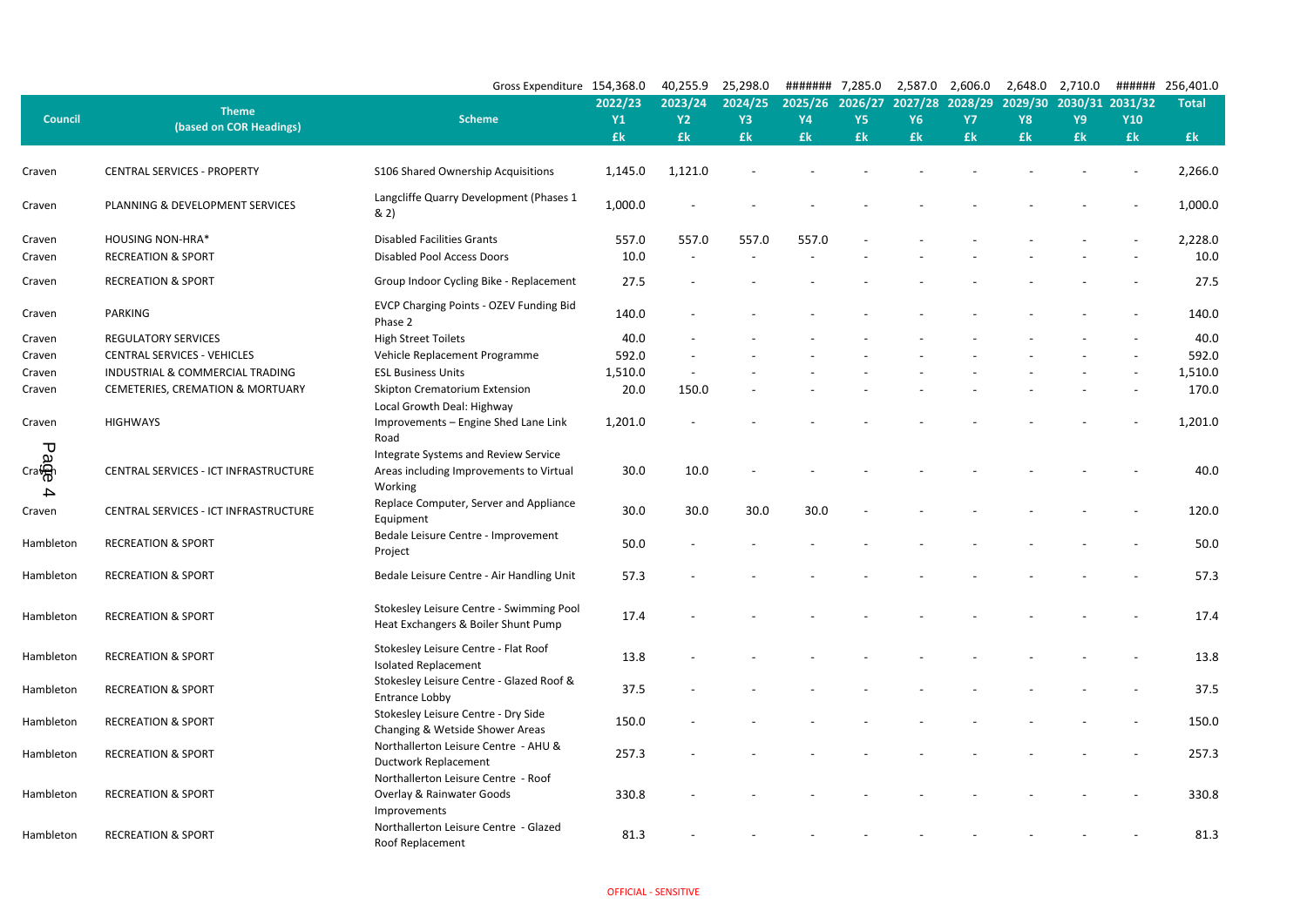| Hambleton          | <b>RECREATION &amp; SPORT</b>      | Northallerton Leisure Centre - Steelwork<br>Repairs & Redecoration                        | 17.5    |                          |       |       |  |  |                              | 17.5    |
|--------------------|------------------------------------|-------------------------------------------------------------------------------------------|---------|--------------------------|-------|-------|--|--|------------------------------|---------|
| Hambleton          | <b>RECREATION &amp; SPORT</b>      | Northallerton Leisure Centre - Sports Hall<br>Floor Replacement                           | 156.8   |                          |       |       |  |  |                              | 156.8   |
| Hambleton          | <b>RECREATION &amp; SPORT</b>      | Northallerton Leisure Centre -<br><b>Pressurisation Unit</b>                              | 4.2     |                          |       |       |  |  |                              | 4.2     |
| Hambleton          | <b>RECREATION &amp; SPORT</b>      | Northallerton Leisure Centre - Domestic<br><b>Hot Water Tank</b>                          | 22.5    |                          |       |       |  |  |                              | 22.5    |
| Hambleton          | <b>RECREATION &amp; SPORT</b>      | Northallerton Leisure Centre - Swimming<br>Pool Heat Exchanger                            | 20.0    |                          |       |       |  |  |                              | 20.0    |
| Hambleton          | <b>RECREATION &amp; SPORT</b>      | Northallerton Leisure Centre - Heating<br>Coils                                           | 12.5    |                          |       |       |  |  |                              | 12.5    |
| Hambleton          | <b>RECREATION &amp; SPORT</b>      | Northallerton Leisure Centre - Sports Hall<br><b>Control Panel</b>                        | 18.8    |                          |       |       |  |  |                              | 18.8    |
| Hambleton          | <b>RECREATION &amp; SPORT</b>      | Thirsk & Sowerby Leisure Centre - All<br>Weather Pitch - Sports Pavilion<br>Refurbishment | 62.5    |                          |       |       |  |  |                              | 62.5    |
| Hambleton          | <b>RECREATION &amp; SPORT</b>      | Thirsk & Sowerby Leisure Centre - Replace<br>3G Pitch                                     | 187.5   |                          |       |       |  |  |                              | 187.5   |
| Hambleton          | <b>RECREATION &amp; SPORT</b>      | Leisure Centre Replacement & Renewal<br>Programme                                         |         | 300.0                    | 300.0 | 300.0 |  |  |                              | 900.0   |
| Hambleton<br>᠊ᠸ    | <b>RECREATION &amp; SPORT</b>      | All Leisure Centres - Decarbonisation<br>Programme                                        | 2,700.0 | $\overline{\phantom{a}}$ |       |       |  |  |                              | 2,700.0 |
| Ham <b>b</b> leton | <b>RECREATION &amp; SPORT</b>      | Thirsk & Sowerby Sports Village                                                           | 962.0   | $\sim$                   |       |       |  |  |                              | 962.0   |
| Hampleton          | <b>RECREATION &amp; SPORT</b>      | Northallerton Sports Village                                                              | 1,223.2 | 50.7                     |       |       |  |  |                              | 1,273.9 |
| Ham <b>theton</b>  | <b>HIGHWAYS</b>                    | Public Lighting Replacement                                                               | 36.0    | 36.0                     | 36.0  | 36.0  |  |  |                              | 144.0   |
| Hambleton          | <b>CENTRAL SERVICES - PROPERTY</b> | Civic Centre - Public Lighting LED Upgrade                                                | 20.0    |                          |       |       |  |  |                              | 20.0    |
| Hambleton          | PARKING                            | Car Park Reinstatements                                                                   | 90.4    |                          |       |       |  |  |                              | 90.4    |
| Hambleton          | <b>PARKING</b>                     | Car Park Improvement Scheme<br>Millgate, Thirsk - Structural Support                      | 80.0    |                          |       |       |  |  |                              | 80.0    |
| Hambleton          | <b>HIGHWAYS</b>                    | Improvements & Resurface Riverside<br>Footpath                                            | 22.0    |                          |       |       |  |  |                              | 22.0    |
| Hambleton          | <b>CENTRAL SERVICES - PROPERTY</b> | Civic Centre - Electrical Switch Gear                                                     | 65.0    | $\sim$                   |       |       |  |  |                              | 65.0    |
| Hambleton          | <b>CENTRAL SERVICES - PROPERTY</b> | Civic Centre - Maintenance                                                                |         | 50.0                     | 50.0  | 50.0  |  |  |                              | 150.0   |
| Hambleton          | <b>CENTRAL SERVICES - PROPERTY</b> | Hambleton Forum - Air Handling Unit                                                       | 43.8    | $\sim$                   |       |       |  |  |                              | 43.8    |
| Hambleton          | PARKING                            | Hambleton Forum - Car Park & Access<br>Road Resurfacing                                   | 49.5    | $\blacksquare$           |       |       |  |  |                              | 49.5    |
| Hambleton          | <b>CENTRAL SERVICES - PROPERTY</b> | Hambleton Forum - Exterior Glazing<br>Refurbishment                                       | 30.0    | $\overline{\phantom{0}}$ |       |       |  |  |                              | 30.0    |
| Hambleton          | <b>CENTRAL SERVICES - PROPERTY</b> | Hambleton Forum - Maintenance                                                             |         | 40.0                     | 40.0  | 40.0  |  |  |                              | 120.0   |
| Hambleton          | <b>HIGHWAYS</b>                    | Thirsk Market Place - Replace & Repoint<br><b>Yorkstone Paving Areas</b>                  | 66.0    | $\sim$                   |       |       |  |  |                              | 66.0    |
| Hambleton          | <b>HIGHWAYS</b>                    | Thirsk Market Place - Resurface Cobbled<br>Areas                                          | 22.0    |                          |       |       |  |  | $\qquad \qquad \blacksquare$ | 22.0    |
| Hambleton          | <b>CULTURE &amp; HERITAGE</b>      | World of James Herriot - Roof<br>Replacement                                              | 60.0    |                          |       |       |  |  |                              | 60.0    |
| Hambleton          | <b>CULTURE &amp; HERITAGE</b>      | World of James Herriot - Structural<br>Timber                                             | 2.0     |                          |       |       |  |  |                              | 2.0     |

|  | 17.5    |
|--|---------|
|  | 156.8   |
|  | 4.2     |
|  | 22.5    |
|  | 20.0    |
|  | 12.5    |
|  | 18.8    |
|  | 62.5    |
|  | 187.5   |
|  | 900.0   |
|  | 2,700.0 |
|  | 962.0   |
|  | 1,273.9 |
|  | 144.0   |
|  | 20.0    |
|  | 90.4    |
|  | 80.0    |
|  | 22.0    |
|  | 65.0    |
|  | 150.0   |
|  | 43.8    |
|  | 49.5    |
|  | 30.0    |
|  | 120.0   |
|  | 66.0    |
|  | 22.0    |
|  | 60.0    |
|  | 2.0     |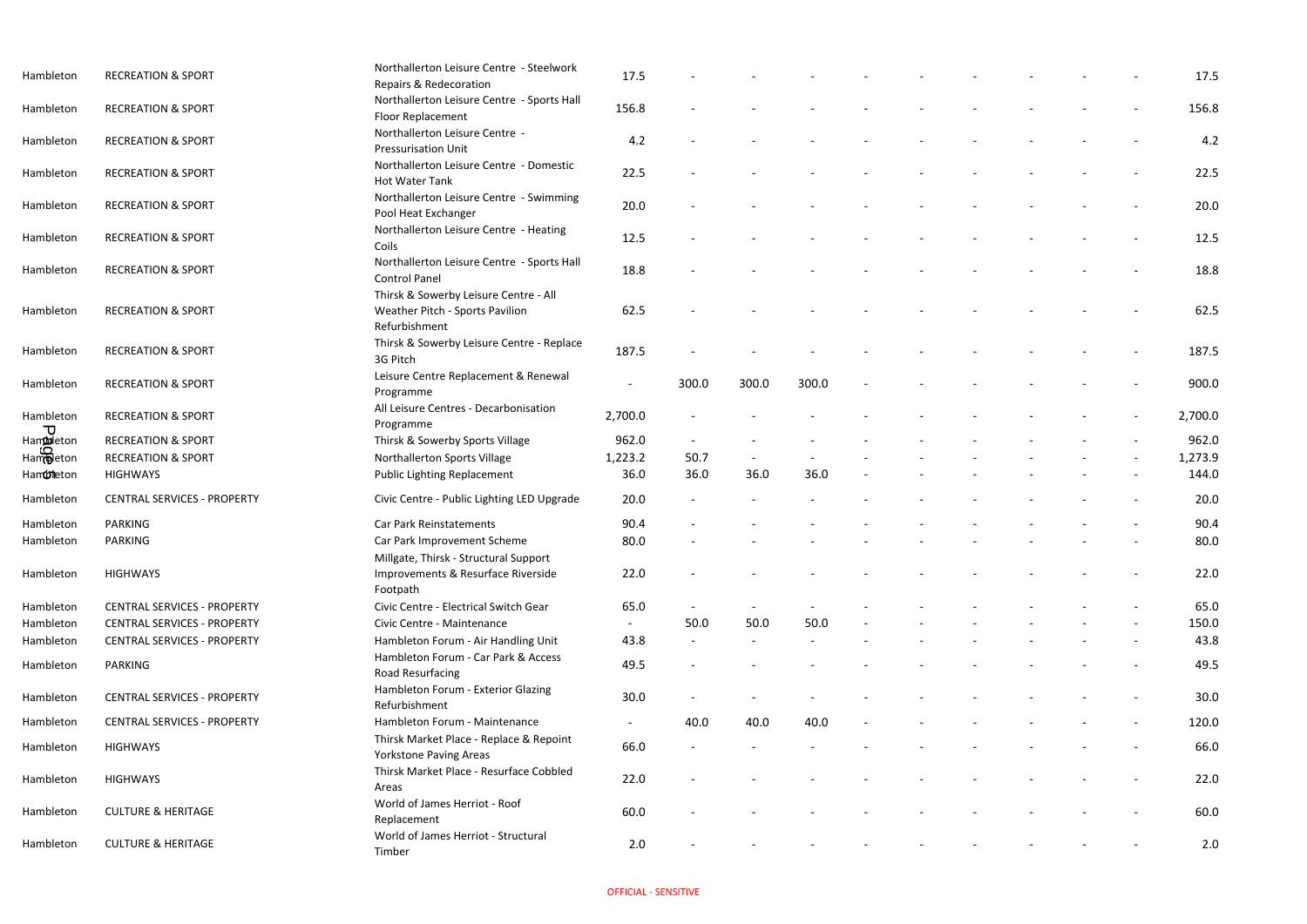| Hambleton                                                     | <b>CULTURE &amp; HERITAGE</b>         | World of James Herriot - Brickwork                                                          | 10.0    |        |        |       |  |  |                | 10.0    |
|---------------------------------------------------------------|---------------------------------------|---------------------------------------------------------------------------------------------|---------|--------|--------|-------|--|--|----------------|---------|
| Hambleton                                                     | <b>CULTURE &amp; HERITAGE</b>         | World of James Herriot - Maintenance                                                        |         | 40.0   | 40.0   | 40.0  |  |  |                | 120.0   |
| Hambleton                                                     | <b>WASTE</b>                          | Purchase of Recycling Equipment<br>(Bins/Boxes)                                             | 60.0    | 60.0   | 60.0   | 60.0  |  |  |                | 240.0   |
| Hambleton                                                     | <b>CENTRAL SERVICES - PROPERTY</b>    | Bedale Garage - Asbestos Management<br>Scheme                                               | 20.0    |        |        |       |  |  |                | 20.0    |
| Hambleton                                                     | <b>CENTRAL SERVICES - PROPERTY</b>    | Springboard - Brise Soleil Refurbishment                                                    | 230.0   |        |        |       |  |  |                | 230.0   |
| Hambleton                                                     | <b>CENTRAL SERVICES - PROPERTY</b>    | Bedale Craft Yard - Ext/Int Redecoration &<br><b>Lighting Replacement</b>                   | 12.5    |        |        |       |  |  |                | 12.5    |
| Hambleton                                                     | <b>REGULATORY SERVICES</b>            | Bedale Gas (Units) & Water Heater<br>(Toilets & Kitchens) Replacements                      | 33.0    |        |        |       |  |  |                | 33.0    |
| Hambleton                                                     | <b>CENTRAL SERVICES - PROPERTY</b>    | Binks Close - Replacement of Lighting &<br><b>Water Heaters</b>                             | 1.5     |        |        |       |  |  |                | 1.5     |
| Hambleton                                                     | <b>CENTRAL SERVICES - PROPERTY</b>    | <b>Binks Close - Internal Redecoration</b><br>Lumley Close - Replacement of Lighting,       | 3.2     |        |        |       |  |  |                | 3.2     |
| Hambleton                                                     | <b>CENTRAL SERVICES - PROPERTY</b>    | Water Heaters & External Fencing &<br>Landscaping / Redecoration                            | 8.8     |        |        |       |  |  |                | 8.8     |
| Hambleton                                                     | <b>CENTRAL SERVICES - PROPERTY</b>    | Wainstone Court - Guttering/Roof Works                                                      | 15.4    |        |        |       |  |  |                | 15.4    |
| Hambleton                                                     | <b>CENTRAL SERVICES - PROPERTY</b>    | Wainstones - Water Boiler Replacement<br>(Kitchen)                                          | 5.6     |        |        |       |  |  |                | 5.6     |
| Hambleton<br>᠊ᠣ                                               | <b>CENTRAL SERVICES - PROPERTY</b>    | Wainstones - Internal Lighting<br>Replacement                                               | 6.0     |        |        |       |  |  |                | 6.0     |
| Ham <sup>D</sup> eton                                         | <b>CENTRAL SERVICES - PROPERTY</b>    | Wainstones - Redecoration                                                                   | 2.8     |        |        |       |  |  |                | 2.8     |
| ഥ<br>$\begin{matrix} \mathsf{Ham} \\ \mathsf{O} \end{matrix}$ | <b>CENTRAL SERVICES - PROPERTY</b>    | Wainstones - Roof/Gutter Integral Unit<br>Replacement                                       | 98.0    |        |        |       |  |  |                | 98.0    |
| Hambleton                                                     | <b>CENTRAL SERVICES - PROPERTY</b>    | <b>Evolution - Heating System</b>                                                           | 200.0   |        |        |       |  |  |                | 200.0   |
| Hambleton                                                     | <b>CENTRAL SERVICES - PROPERTY</b>    | <b>Workspaces - Electrical Distribution</b><br>Replacement                                  | 14.0    |        |        |       |  |  |                | 14.0    |
| Hambleton                                                     | <b>CULTURE &amp; HERITAGE</b>         | Heritage Action Zone - Schemes &<br>Cultural Programme                                      | 214.6   | 53.5   |        |       |  |  |                | 268.1   |
| Hambleton                                                     | <b>OPEN SPACES</b>                    | Town Square Enhancement Scheme                                                              | 770.0   |        |        |       |  |  |                | 770.0   |
| Hambleton                                                     | <b>CENTRAL SERVICES - OTHER</b>       | Northallerton Complimentary Schemes                                                         | 716.1   |        |        |       |  |  |                | 716.1   |
| Hambleton                                                     | <b>CENTRAL SERVICES - OTHER</b>       | <b>Town Centre Living</b>                                                                   | 72.0    | $\sim$ | $\sim$ |       |  |  | $\blacksquare$ | 72.0    |
| Hambleton                                                     | <b>HOUSING NON-HRA*</b>               | <b>Disabled Facilities Grant</b>                                                            | 431.7   | 431.7  | 381.7  | 381.7 |  |  | $\sim$         | 1,626.8 |
| Hambleton                                                     | <b>CENTRAL SERVICES - PROPERTY</b>    | <b>Business Centre - Maintenance</b>                                                        |         | 100.0  | 100.0  | 100.0 |  |  | $\blacksquare$ | 300.0   |
| Hambleton                                                     | <b>CENTRAL SERVICES - OTHER</b>       | Market Towns Investment Plans (Bedale,<br>Easingwold, Northallerton, Stokesley &<br>Thirsk) | 250.0   |        |        |       |  |  |                | 250.0   |
| Hambleton                                                     | CENTRAL SERVICES - ICT INFRASTRUCTURE | ICT Improvements                                                                            | 194.1   | 195.0  | 170.8  | 147.0 |  |  |                | 706.9   |
| Hambleton                                                     | <b>RECREATION &amp; SPORT</b>         | Leisure Centre - Update wi-fi                                                               | 15.1    |        |        |       |  |  |                | 15.1    |
| Hambleton                                                     | <b>RECREATION &amp; SPORT</b>         | Leisure Centre - Access Points                                                              | 64.0    |        |        |       |  |  |                | 64.0    |
| Hambleton                                                     | CENTRAL SERVICES - ICT INFRASTRUCTURE | ICT - Civica Estore & Icon upgrade<br>V17.3/v18                                             | 21.0    |        |        |       |  |  |                | 21.0    |
| Hambleton                                                     | CENTRAL SERVICES - ICT INFRASTRUCTURE | ICT - Civica cash receipting upgrade to<br>Hosted                                           | 28.5    |        |        |       |  |  |                | 28.5    |
| Hambleton                                                     | INDUSTRIAL & COMMERCIAL TRADING       | Treadmills Phase 2 inc eCampus                                                              | 7,615.6 | $\sim$ |        |       |  |  | $\sim$         | 7,615.6 |

|  | 10.0    |
|--|---------|
|  | 120.0   |
|  | 240.0   |
|  | 20.0    |
|  | 230.0   |
|  | 12.5    |
|  | 33.0    |
|  | 1.5     |
|  | 3.2     |
|  |         |
|  | 8.8     |
|  | 15.4    |
|  | 5.6     |
|  | 6.0     |
|  | 2.8     |
|  | 98.0    |
|  | 200.0   |
|  | 14.0    |
|  | 268.1   |
|  | 770.0   |
|  | 716.1   |
|  | 72.0    |
|  | 1,626.8 |
|  | 300.0   |
|  | 250.0   |
|  | 706.9   |
|  | 15.1    |
|  | 64.0    |
|  | 21.0    |
|  | 28.5    |
|  |         |
|  | 7,615.6 |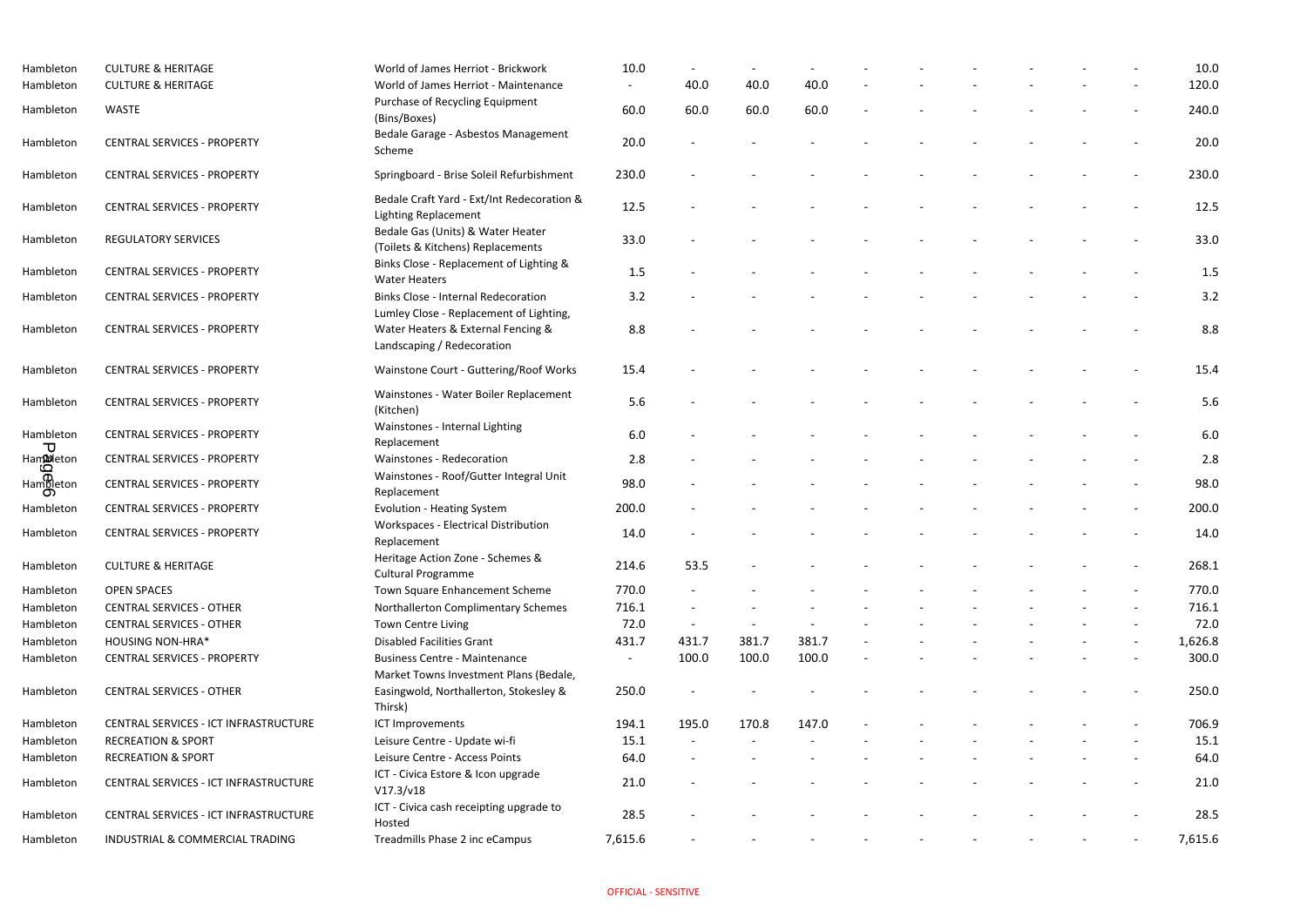| Hambleton                 | INDUSTRIAL & COMMERCIAL TRADING                     | Treadmills Phase 3                                                   | 500.0    |                |                          |         |         |                |       |       |       |                          | 500.0    |
|---------------------------|-----------------------------------------------------|----------------------------------------------------------------------|----------|----------------|--------------------------|---------|---------|----------------|-------|-------|-------|--------------------------|----------|
| Hambleton                 | CEMETERIES, CREMATION & MORTUARY                    | Crematorium                                                          | 130.0    |                |                          |         |         |                |       |       |       |                          | 130.0    |
| Harrogate                 | <b>RECREATION &amp; SPORT</b>                       | Ripon Leisure Centre - Ground<br><b>Investigation/Remedial Works</b> | 2,250.0  | $\blacksquare$ |                          |         |         |                |       |       |       |                          | 2,250.0  |
| Harrogate                 | <b>RECREATION &amp; SPORT</b>                       | <b>Fitness Equipment</b>                                             | 300.0    | $\sim$         | 110.0                    |         |         |                |       |       |       |                          | 410.0    |
| Harrogate                 | <b>RECREATION &amp; SPORT</b>                       | Leisure Venues - Design Development                                  | 200.0    |                |                          |         |         |                |       |       |       |                          | 200.0    |
| Harrogate                 | <b>CENTRAL SERVICES - PROPERTY</b>                  | <b>Fairfax Community Centre</b>                                      | 250.0    |                |                          |         |         |                |       |       |       |                          | 250.0    |
| Harrogate                 | <b>RECREATION &amp; SPORT</b>                       | <b>Hydro Pool</b>                                                    | 11,990.7 | 326.0          |                          |         |         |                |       |       |       |                          | 12,316.7 |
| Harrogate                 | <b>RECREATION &amp; SPORT</b>                       | Knaresborough Pool                                                   | 12,970.3 | 4,564.4        |                          |         |         |                |       |       |       |                          | 17,534.7 |
| Harrogate                 | <b>RECREATION &amp; SPORT</b>                       | Sport & Leisure (Reserve Funded)                                     | 665.3    | 418.5          | 544.5                    | 1,427.0 | 495.5   |                |       |       |       |                          | 3,550.8  |
| Harrogate                 | <b>COMMUNITY SAFETY</b>                             | Safer Communities (Reserve Funded)                                   | 70.0     | 65.0           | 405.0                    | 255.0   | 60.0    |                |       |       |       |                          | 855.0    |
| Harrogate                 | <b>CULTURE &amp; HERITAGE</b>                       | Harrogate Convention Centre (Reserve<br>Funded)                      | 908.8    | 419.0          | 215.0                    | 1,198.0 | 323.0   |                |       |       |       |                          | 3,063.8  |
| Harrogate                 | <b>CENTRAL SERVICES - PROPERTY</b>                  | Place Shaping & Economic Growth<br>(Reserve Funded)                  | 774.0    | 150.0          | 87.5                     | 780.0   | 275.0   |                |       |       |       |                          | 2,066.5  |
| Harrogate                 | <b>OPEN SPACES</b>                                  | Parks & Environmental Services (Reserve<br>Funded)                   | 90.0     | 50.0           | 50.0                     | 25.0    | 25.0    |                |       |       |       |                          | 240.0    |
| Harrogate                 | CEMETERIES, CREMATION & MORTUARY                    | Parks & Environmental Services (Reserve<br>Funded)                   | 20.0     | 10.0           | 15.0                     | 58.0    |         |                |       |       |       |                          | 103.0    |
| Harrogate                 | <b>CENTRAL SERVICES - OTHER</b>                     | Parks & Environmental Services (Reserve<br>Funded)                   | 540.0    | 355.0          | 370.0                    | 605.0   | 295.0   |                |       |       |       |                          | 2,165.0  |
| Harrogate                 | <b>CENTRAL SERVICES - OTHER</b>                     | OD&I                                                                 | 446.8    | 426.9          | 373.5                    | 423.0   | 419.5   |                |       |       |       |                          | 2,089.7  |
| Harr <b>ag</b> ate        | CENTRAL SERVICES - ICT INFRASTRUCTURE               | IP Camera Upgrades                                                   | 75.0     |                |                          |         |         |                |       |       |       |                          | 75.C     |
| Hartogate                 | <b>PARKING</b>                                      | Multi-Storey Car Park Lighting                                       | 70.0     | 150.0          |                          |         |         |                |       |       |       |                          | 220.0    |
| <sup>O</sup><br>Harrogate | <b>CULTURE &amp; HERITAGE</b>                       | <b>Harrogate Convention Centre</b><br>Redevelopment                  | 551.5    | 26.0           |                          |         |         |                |       |       |       |                          | 577.5    |
| Harrogate                 | INDUSTRIAL & COMMERCIAL TRADING                     | Phoenix Workshops                                                    | 20.0     |                |                          |         |         |                |       |       |       |                          | 20.0     |
| Harrogate                 | <b>CENTRAL SERVICES - PROPERTY</b>                  | 78-82a Knaresborough High Street                                     | 65.0     |                |                          |         |         |                |       |       |       |                          | 65.C     |
| Harrogate                 | <b>PARKING</b>                                      | ULEV Capital Works (Ultra Low Emission<br>Vehicles)                  | 230.0    |                |                          |         |         |                |       |       |       |                          | 230.0    |
| Harrogate                 | SOCIAL CARE                                         | <b>Changing Places Ripon</b>                                         | 60.0     | $\sim$         |                          |         |         |                |       |       |       |                          | 60.C     |
| Harrogate                 | <b>CENTRAL SERVICES - VEHICLES</b>                  | Vehicle Purchases - Main Vehicle Fleet                               | 862.4    | 902.4          | 791.4                    | 2,232.4 | 937.0   |                |       |       |       | $\blacksquare$           | 5,725.6  |
| Harrogate                 | CENTRAL SERVICES - ICT INFRASTRUCTURE               | In-Cab Comms and Cameras                                             | 200.0    | $\sim$         |                          |         |         |                |       |       |       |                          | 200.0    |
| Harrogate                 | <b>RECREATION &amp; SPORT</b>                       | Parks - Playground Equipment                                         | 100.0    | 100.0          | 100.0                    | 100.0   | 100.0   |                |       |       |       |                          | 500.0    |
| Harrogate                 | <b>OPEN SPACES</b>                                  | Open Spaces - Commuted Sums                                          | 185.0    | 185.0          | 185.0                    | 185.0   |         |                |       |       |       |                          | 740.0    |
| Harrogate                 | <b>CEMETERIES, CREMATION &amp; MORTUARY</b>         | Cemetery Extension - Knaresborough                                   |          |                | $\sim$                   | 225.0   |         |                |       |       |       | $\overline{\phantom{a}}$ | 225.0    |
| Harrogate                 | CEMETERIES, CREMATION & MORTUARY                    | Cemetery Extension - Stonefall                                       |          |                | $\overline{\phantom{a}}$ | 665.0   | 635.0   |                |       |       |       | $\overline{\phantom{a}}$ | 1,300.0  |
| Harrogate                 | CEMETERIES, CREMATION & MORTUARY                    | Cemetery Extension - Pateley Bridge                                  |          |                | $\overline{\phantom{a}}$ | 200.0   |         |                |       |       |       |                          | 200.0    |
| Harrogate                 | <b>CENTRAL SERVICES - PROPERTY</b>                  | Claro Road Depot Redevelopment                                       | 900.0    |                |                          |         |         |                |       |       |       | $\blacksquare$           | 900.0    |
| Harrogate                 | <b>CENTRAL SERVICES - OTHER</b>                     | Nursery Redevelopment                                                | 500.0    |                |                          |         |         |                |       |       |       |                          | 500.0    |
| Harrogate                 | <b>HOUSING HRA</b>                                  | <b>HIP</b>                                                           | 15,478.3 | 6,774.8        | 6,921.9                  |         |         |                |       |       |       |                          | 29,175.0 |
| Harrogate                 | CENTRAL SERVICES - ICT INFRASTRUCTURE               | ICT - Tangible                                                       | 486.1    | $\sim$         | 727.5                    | 744.0   | 1,094.0 |                |       |       |       |                          | 3,051.6  |
| Harrogate                 | CENTRAL SERVICES - ICT INFRASTRUCTURE               | ICT - Intangible                                                     | 975.5    | 159.3          | 81.1                     |         |         |                |       |       |       | $\overline{\phantom{a}}$ | 1,215.9  |
| Harrogate                 | <b>HOUSING NON-HRA*</b>                             | <b>Disabled Facilities Grants</b>                                    | 1,000.0  | 1,000.0        | 1,000.0                  |         |         |                |       |       |       | $\blacksquare$           | 3,000.0  |
|                           | Richmondshire CENTRAL SERVICES - ICT INFRASTRUCTURE | <b>ICT Capital Programme</b>                                         | 136.0    | 161.0          | 161.0                    | 161.0   | 161.0   | 161.0          | 161.0 | 161.0 | 161.0 | 161.0                    | 1,585.0  |
|                           | Richmondshire CENTRAL SERVICES - PROPERTY           | George Nickling House Refurbishment                                  | 232.0    | $\sim$         | $\blacksquare$           |         |         | $\blacksquare$ |       |       |       |                          | 232.0    |
| Richmondshire WASTE       |                                                     | Waste / Recycling Replacement Bins                                   | 67.0     | 37.0           | 37.0                     | 34.0    | 34.0    | 34.0           | 34.0  | 36.0  | 36.0  | 36.0                     | 385.0    |
| Richmondshire SOCIAL CARE |                                                     | Lifeline                                                             | 15.0     | 15.0           | 15.0                     | 15.0    | 15.0    | 15.0           | 15.0  | 15.0  | 15.0  | 15.0                     | 150.0    |

|       |       |       | 500.0    |
|-------|-------|-------|----------|
|       |       |       | 130.0    |
|       |       |       | 2,250.0  |
|       |       |       | 410.0    |
|       |       |       | 200.0    |
|       |       |       | 250.0    |
|       |       |       | 12,316.7 |
|       |       |       | 17,534.7 |
|       |       |       | 3,550.8  |
|       |       |       | 855.0    |
|       |       |       | 3,063.8  |
|       |       |       | 2,066.5  |
|       |       |       | 240.0    |
|       |       |       | 103.0    |
|       |       |       | 2,165.0  |
|       |       |       | 2,089.7  |
|       |       |       | 75.0     |
|       |       |       | 220.0    |
|       |       |       | 577.5    |
|       |       |       | 20.0     |
|       |       |       | 65.0     |
|       |       |       | 230.0    |
|       |       |       | 60.0     |
|       |       |       | 5,725.6  |
|       |       |       | 200.0    |
|       |       |       | 500.0    |
|       |       |       | 740.0    |
|       |       |       | 225.0    |
|       |       |       | 1,300.0  |
|       |       |       | 200.0    |
|       |       |       | 900.0    |
|       |       |       | 500.0    |
|       |       |       | 29,175.0 |
|       |       |       | 3,051.6  |
|       |       |       | 1,215.9  |
|       |       |       | 3,000.0  |
| 161.0 | 161.0 | 161.0 | 1,585.0  |
|       |       |       | 232.0    |
| 36.0  | 36.0  | 36.0  | 385.0    |
| 15.0  | 15.0  | 15.0  | 150.0    |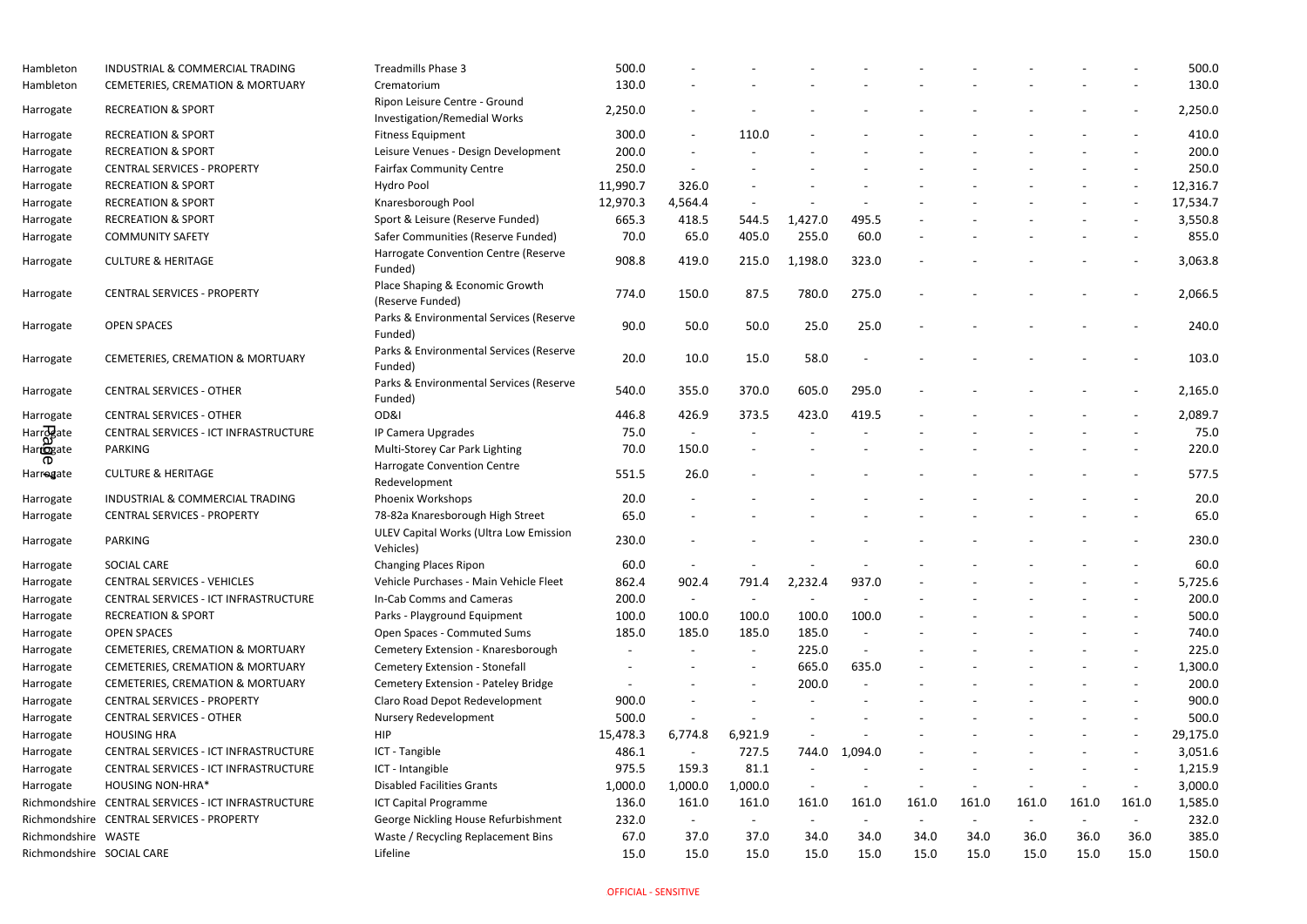| Richmondshire PARKING                         |                                                              | Car Parks Resurfacing / Repairs                                           |                              |         | 40.0    |         |         | 40.0    |         |         |         | 40.0                     | 120.0    |
|-----------------------------------------------|--------------------------------------------------------------|---------------------------------------------------------------------------|------------------------------|---------|---------|---------|---------|---------|---------|---------|---------|--------------------------|----------|
| Richmondshire HIGHWAYS                        |                                                              | Street Lighting Investment Programme                                      | 85.0                         |         |         |         |         |         |         |         |         |                          | 85.0     |
| Richmondshire OPEN SPACES                     |                                                              | Grounds Maintenance Equipment                                             | 25.0                         | 25.0    | 25.0    | 30.0    | 30.0    | 30.0    | 30.0    | 30.0    | 30.0    | 35.0                     | 290.0    |
|                                               | Richmondshire CENTRAL SERVICES - PROPERTY                    | Depot Improvements                                                        |                              | 30.0    | 20.0    | 10.0    | 10.0    | 10.0    | 10.0    | 10.0    | 10.0    | 10.0                     | 120.0    |
|                                               | Richmondshire CENTRAL SERVICES - PROPERTY                    | <b>Mercury House</b>                                                      | $\qquad \qquad \blacksquare$ | 210.0   |         |         |         |         |         |         |         |                          | 210.0    |
|                                               | Richmondshire RECREATION & SPORT                             | Richmond Pool                                                             | 447.0                        | 15.0    | 15.0    | 15.0    | 15.0    | 15.0    | 15.0    | 15.0    | 15.0    | 15.0                     | 582.0    |
|                                               | Richmondshire CENTRAL SERVICES - PROPERTY                    | Public Conveniences Improvement Work                                      |                              |         |         | 20.0    |         |         |         |         |         |                          | 20.0     |
| Richmondshire OPEN SPACES                     |                                                              | Open Space Improvements                                                   | 10.0                         |         | 10.0    |         | 10.0    |         | 10.0    |         | 10.0    | $\overline{\phantom{a}}$ | 50.0     |
|                                               | Richmondshire CEMETERIES, CREMATION & MORTUARY               | <b>Cemetery Improvement Works</b>                                         | 10.0                         |         | 10.0    |         |         |         |         |         |         |                          | 20.0     |
|                                               | Richmondshire HOUSING HRA                                    | <b>HRA Capital Programme</b>                                              | 1,746.0                      | 1,802.0 | 1,834.0 | 1,886.0 | 2,042.0 | 1,973.0 | 2,022.0 | 2,072.0 | 2,124.0 | ######                   | 19,678.0 |
|                                               | Richmondshire HOUSING NON-HRA*                               | Disabled Facilities and Other Housing<br>Grants                           | 309.0                        | 309.0   | 309.0   | 309.0   | 309.0   | 309.0   | 309.0   | 309.0   | 309.0   | 309.0                    | 3,090.0  |
| Ryedale                                       | <b>CENTRAL SERVICES - VEHICLES</b>                           | Vehicle Replacement Programme                                             | 736.0                        | 45.0    | 40.0    |         |         |         |         |         |         |                          | 821.0    |
| Ryedale                                       | <b>CENTRAL SERVICES - PROPERTY</b>                           | Replacement of Garage Inspection Pit                                      | 110.0                        | $\sim$  |         |         |         |         |         |         |         |                          | 110.0    |
| Ryedale                                       | <b>CENTRAL SERVICES - PROPERTY</b>                           | <b>Condition Surveys</b>                                                  | 93.0                         | 17.0    | 110.0   |         |         |         |         |         |         |                          | 220.0    |
| Ryedale                                       | <b>PARKING</b>                                               | Car Park Action Plan                                                      | 50.0                         | 50.0    |         |         |         |         |         |         |         |                          | 100.0    |
| Ryedale                                       | <b>CENTRAL SERVICES - GRANTS</b>                             | Projects in Ryedale's Rural Communities                                   | 160.0                        |         |         |         |         |         |         |         |         |                          | 160.0    |
| Ryedale                                       | <b>HIGHWAYS</b>                                              | Malton to Pickering Cycle Route                                           | 48.4                         |         |         |         |         |         |         |         |         |                          | 48.4     |
| Ryedale                                       | <b>RECREATION &amp; SPORT</b>                                | Norton Skatepark                                                          | 50.0                         |         |         |         |         |         |         |         |         |                          | 50.0     |
| Ryedale                                       | CENTRAL SERVICES - ICT INFRASTRUCTURE                        | IT Infrastructure Strategy                                                | 30.0                         |         |         |         |         |         |         |         |         |                          | 30.0     |
| Ryedale                                       | <b>CENTRAL SERVICES - OTHER</b>                              | Animal Welfare                                                            | 45.0                         |         |         |         |         |         |         |         |         |                          | 45.0     |
| Ryedale                                       | STREET CLEANING (NOT CHARGEABLE TO HIGHWAYS) Cleaner Streets |                                                                           | 60.0                         |         |         |         |         |         |         |         |         |                          | 60.0     |
| <b>Ryeddle</b>                                | <b>HOUSING NON-HRA*</b>                                      | Affordable Housing Initiatives                                            | 933.0                        | 1,851.0 |         |         |         |         |         |         |         |                          | 2,784.0  |
| $\boldsymbol{\Omega}$<br>Ryedelle<br>$\infty$ | <b>CENTRAL SERVICES - GRANTS</b>                             | Private Sector Energy Efficiency Grants<br>(Insulation)                   | 10.0                         |         |         |         |         |         |         |         |         |                          | 10.0     |
| Ryedale                                       | <b>HOUSING NON-HRA*</b>                                      | <b>Disabled Facilities Grants</b>                                         | 496.0                        | 496.0   | 496.0   |         |         |         |         |         |         |                          | 1,488.0  |
| Ryedale                                       | FLOOD DEFENCE & LAND DRAINAGE                                | <b>Flooding Contingency</b>                                               | 152.0                        |         |         |         |         |         |         |         |         |                          | 152.0    |
| Scarborough                                   | <b>OPEN SPACES</b>                                           | <b>HLF South Cliff Gardens</b>                                            | 281.0                        | 216.0   | 163.0   |         |         |         |         |         |         |                          | 660.0    |
| Scarborough                                   | <b>CENTRAL SERVICES - OTHER</b>                              | Play Area Improvements                                                    | 184.0                        |         |         |         |         |         |         |         |         |                          | 184.0    |
| Scarborough                                   | <b>HOUSING NON-HRA*</b>                                      | <b>Disabled Facilities Grants</b>                                         | 1,641.0                      | 1,641.0 | 1,641.0 | 1,641.0 |         |         |         |         |         |                          | 6,564.0  |
| Scarborough                                   | <b>CENTRAL SERVICES - OTHER</b>                              | <b>SCARBOROUGH TOWNS FUND - FABLAB</b>                                    | 891.0                        |         |         |         |         |         |         |         |         |                          | 891.0    |
| Scarborough                                   | <b>PUBLIC TRANSPORT</b>                                      | <b>SCARBOROUGH TOWNS FUND - Station</b><br><b>Gateway Public Realm</b>    | 5,917.0                      |         |         |         |         |         |         |         |         |                          | 5,917.0  |
| Scarborough                                   | <b>CULTURE &amp; HERITAGE</b>                                | <b>SCARBOROUGH TOWNS FUND -</b><br>Scarborough Fayre                      | 833.0                        |         |         |         |         |         |         |         |         |                          | 833.0    |
| Scarborough                                   | LOCAL AUTHORITY PORTS & PIERS                                | <b>SCARBOROUGH TOWNS FUND -</b><br>Scarborough Harbour West Pier          | 7,646.0                      |         |         |         |         |         |         |         |         |                          | 7,646.0  |
| Scarborough                                   | <b>CENTRAL SERVICES - OTHER</b>                              | <b>SCARBOROUGH TOWNS FUND -</b><br>Scarborough Green Village Construction | 480.0                        |         |         |         |         |         |         |         |         |                          | 480.0    |
| Scarborough                                   | <b>CULTURE &amp; HERITAGE</b>                                | <b>SCARBOROUGH TOWNS FUND -</b><br>Scarborough Wild Eye                   | 1,232.0                      |         |         |         |         |         |         |         |         |                          | 1,232.0  |
| Scarborough                                   | <b>HIGHWAYS</b>                                              | <b>SCARBOROUGH TOWNS FUND - Walking</b><br>and Cycling Improvements       | 3,090.0                      |         |         |         |         |         |         |         |         |                          | 3,090.0  |
| Scarborough                                   | <b>CENTRAL SERVICES - PROPERTY</b>                           | <b>Uncommitted Property Asset</b><br><b>Management Schemes</b>            | 1,675.0                      |         |         |         |         |         |         |         |         |                          | 1,675.0  |
| Scarborough                                   | <b>CENTRAL SERVICES - VEHICLES</b>                           | Vehicle and Equipment Replacement                                         | 1,660.0                      | 2,040.0 | 870.0   | 860.0   |         |         |         |         |         |                          | 5,430.0  |
| Scarborough                                   | <b>COAST PROTECTION</b>                                      | Scarborough Harbour Infrastructure                                        | 880.0                        |         |         |         |         |         |         |         |         |                          | 880.0    |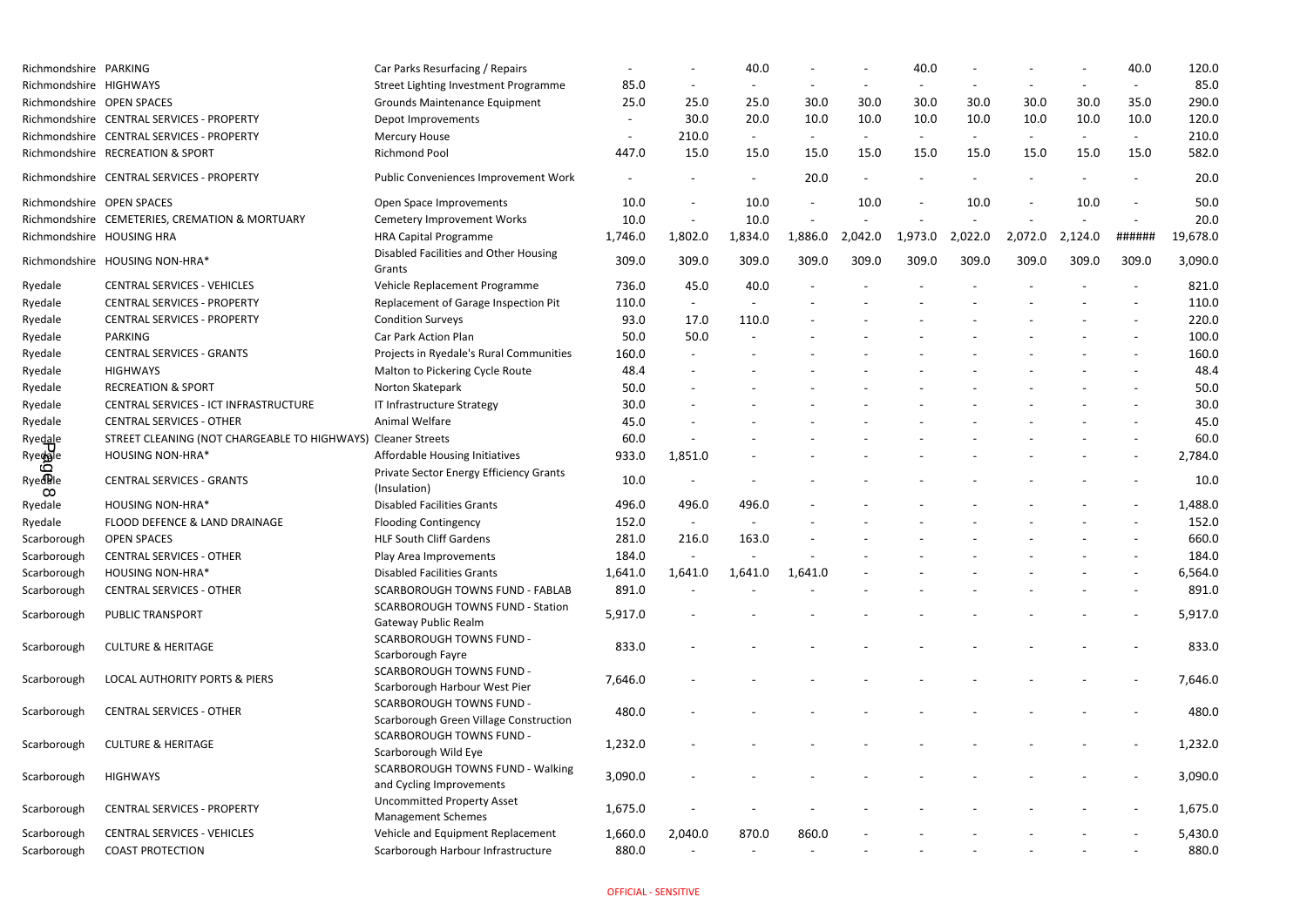| Scarborough        | <b>CENTRAL SERVICES - OTHER</b>              | Infrastructure Schemes                                                  | 1,181.0        |                          |         |  |  |  |                          | 1,181.0  |
|--------------------|----------------------------------------------|-------------------------------------------------------------------------|----------------|--------------------------|---------|--|--|--|--------------------------|----------|
| Scarborough        | CENTRAL SERVICES - ICT INFRASTRUCTURE        | IT Infrastructure Investments                                           | 400.0          |                          |         |  |  |  |                          | 400.0    |
| Scarborough        | <b>HOUSING NON-HRA*</b>                      | Housing Schemes Funded via s106                                         | 481.0          |                          |         |  |  |  |                          | 481.0    |
| Scarborough        | <b>CENTRAL SERVICES - OTHER</b>              | Borough Wide Public Realm<br>Improvements                               | 2,000.0        |                          |         |  |  |  |                          | 2,000.0  |
| Scarborough        | <b>CENTRAL SERVICES - OTHER</b>              | Filey Masterplan                                                        | 1,000.0        |                          |         |  |  |  |                          | 1,000.0  |
| Scarborough        | <b>CENTRAL SERVICES - OTHER</b>              | Peasholm Tree Walk                                                      | 150.0          |                          |         |  |  |  |                          | 150.0    |
| Scarborough        | <b>COAST PROTECTION</b>                      | Robin Hoods Bay Sea Wall                                                | 1,709.0        |                          |         |  |  |  | $\blacksquare$           | 1,709.0  |
| Scarborough        | <b>CENTRAL SERVICES - OTHER</b>              | <b>WHITBY TOWNS FUND - Broomfields</b><br><b>Carbon Neutral Village</b> | 2,600.0        |                          |         |  |  |  |                          | 2,600.0  |
|                    |                                              | <b>WHITBY TOWNS FUND - Whitby</b>                                       |                |                          |         |  |  |  |                          |          |
| Scarborough        | <b>HIGHWAYS</b>                              | Harbourside Public Realm:<br>Pedestrianisation of Whitby Swing Bridge   | 2,300.0        |                          |         |  |  |  |                          | 2,300.0  |
| Scarborough        | <b>AGRICULTURAL &amp; FISHERIES SERVICES</b> | WHITBY TOWNS FUND - Whitby Maritime<br><b>Training Hub</b>              | 9,586.0        |                          |         |  |  |  |                          | 9,586.0  |
| Scarborough        | <b>CULTURE &amp; HERITAGE</b>                | WHITBY TOWNS FUND - Old Town Hall -<br>Whitby                           | 896.0          |                          |         |  |  |  |                          | 896.0    |
| Scarborough        | <b>CULTURE &amp; HERITAGE</b>                | <b>WHITBY TOWNS FUND - Whitby</b><br>Wayfinding                         | 226.0          |                          |         |  |  |  |                          | 226.0    |
| Scarborough        | <b>CENTRAL SERVICES - OTHER</b>              | <b>WHITBY TOWNS FUND - Eastside</b><br><b>Wellbeing Centre</b>          | 739.0          |                          |         |  |  |  |                          | 739.0    |
| Scarborough        | <b>HOUSING NON-HRA*</b>                      | <b>Community Led Housing Developments</b>                               | 1,761.0        |                          |         |  |  |  |                          | 1,761.0  |
| <b>Selber</b>      | CENTRAL SERVICES - ICT INFRASTRUCTURE        | GIS System                                                              | 22.4           | $\overline{\phantom{0}}$ |         |  |  |  |                          | 22.4     |
| Selb $\mathcal{P}$ | CENTRAL SERVICES - ICT INFRASTRUCTURE        | Benefits & Taxation System Upgrade                                      | 21.4           | 15.0                     | 15.0    |  |  |  |                          | 51.4     |
| Selby              | CENTRAL SERVICES - ICT INFRASTRUCTURE        | <b>IDOX Planning System</b>                                             | 20.0           | 15.0                     | 15.0    |  |  |  |                          | 50.0     |
| Selby              | CENTRAL SERVICES - ICT INFRASTRUCTURE        | Finance System Replacement                                              |                | $\sim$                   | 150.0   |  |  |  | $\overline{\phantom{a}}$ | 150.0    |
| Selby              | <b>RECREATION &amp; SPORT</b>                | Asset Management Plan - Leisure & Parks                                 | 9.0            | 17.7                     |         |  |  |  |                          | 26.7     |
| Selby              | CENTRAL SERVICES - ICT INFRASTRUCTURE        | Committee Room Microphone System                                        | 65.0           |                          |         |  |  |  |                          | 65.0     |
| Selby              | INDUSTRIAL & COMMERCIAL TRADING              | <b>Industrial Units Maintenance</b>                                     | 229.4          |                          |         |  |  |  |                          | 229.4    |
| Selby              | INDUSTRIAL & COMMERCIAL TRADING              | <b>Industrial Units Investment</b>                                      | 620.2          | 300.7                    |         |  |  |  | $\overline{\phantom{a}}$ | 920.9    |
| Selby              | PARKING                                      | Car Park Improvement Programme                                          | 420.2          | $\sim$                   |         |  |  |  | $\overline{\phantom{a}}$ | 420.2    |
| Selby              | CENTRAL SERVICES - ICT INFRASTRUCTURE        | ICT - Channel Shift 3 Website & Intranet                                | 18.0           | $\blacksquare$           |         |  |  |  | $\overline{\phantom{a}}$ | 18.0     |
| Selby              | CENTRAL SERVICES - ICT INFRASTRUCTURE        | ICT - End User Devices -<br>Software / Hardware                         | 60.3           | 49.5                     | 49.5    |  |  |  | $\overline{\phantom{a}}$ | 159.3    |
| Selby              | CENTRAL SERVICES - ICT INFRASTRUCTURE        | ICT - Digital Workforce -<br>Telephones - Mobile Working                | 9.5            | 9.5                      | 9.5     |  |  |  |                          | 28.5     |
| Selby              | <b>COMMUNITY SAFETY</b>                      | South Milford Retaining Wall                                            | 15.0           |                          |         |  |  |  |                          | 15.0     |
| Selby              | <b>RECREATION &amp; SPORT</b>                | Council Play Area Maintenance                                           | 100.0          |                          |         |  |  |  |                          | 100.0    |
| Selby              | <b>CENTRAL SERVICES - LOANS</b>              | Private Sector - Home Improvement<br>Loans                              | 57.7           | 30.0                     |         |  |  |  |                          | 87.7     |
| Selby              | <b>CENTRAL SERVICES - GRANTS</b>             | <b>Empty Property Grants</b>                                            | 80.0           | $\sim$                   |         |  |  |  |                          | 80.0     |
| Selby              | <b>HOUSING NON-HRA*</b>                      | <b>Disabled Facilities Grants</b>                                       | 550.0          | 550.0                    | 129.6   |  |  |  |                          | 1,229.6  |
| Selby              | <b>HOUSING HRA</b>                           | <b>Housing Revenue Account</b>                                          | 15,991.6       | 5,262.8                  | 5,390.5 |  |  |  | $\overline{\phantom{a}}$ | 26,644.9 |
| Selby              | <b>CENTRAL SERVICES - OTHER</b>              | High Street Shop Fronts (1-3)                                           | 19.5           | 25.0                     |         |  |  |  |                          | 44.5     |
| Selby              | <b>CENTRAL SERVICES - OTHER</b>              | New Lane - Public Realm (1-3)                                           | 100.0          | 75.0                     |         |  |  |  |                          | 175.0    |
| Selby              | PUBLIC TRANSPORT                             | Selby TCF Capital (1-3)                                                 | $\blacksquare$ | 5,638.5                  |         |  |  |  | $\blacksquare$           | 5,638.5  |

|  | 1,181.0  |
|--|----------|
|  | 400.0    |
|  | 481.0    |
|  | 2,000.0  |
|  | 1,000.0  |
|  | 150.0    |
|  | 1,709.0  |
|  | 2,600.0  |
|  |          |
|  | 2,300.0  |
|  |          |
|  | 9,586.0  |
|  | 896.0    |
|  | 226.0    |
|  | 739.0    |
|  | 1,761.0  |
|  | 22.4     |
|  | 51.4     |
|  | 50.0     |
|  | 150.0    |
|  | 26.7     |
|  | 65.0     |
|  | 229.4    |
|  | 920.9    |
|  | 420.2    |
|  | 18.0     |
|  | 159.3    |
|  | 28.5     |
|  | 15.0     |
|  | 100.0    |
|  | 87.7     |
|  | 80.0     |
|  | 1,229.6  |
|  | 26,644.9 |
|  | 44.5     |
|  | 175.0    |
|  | 5,638.5  |